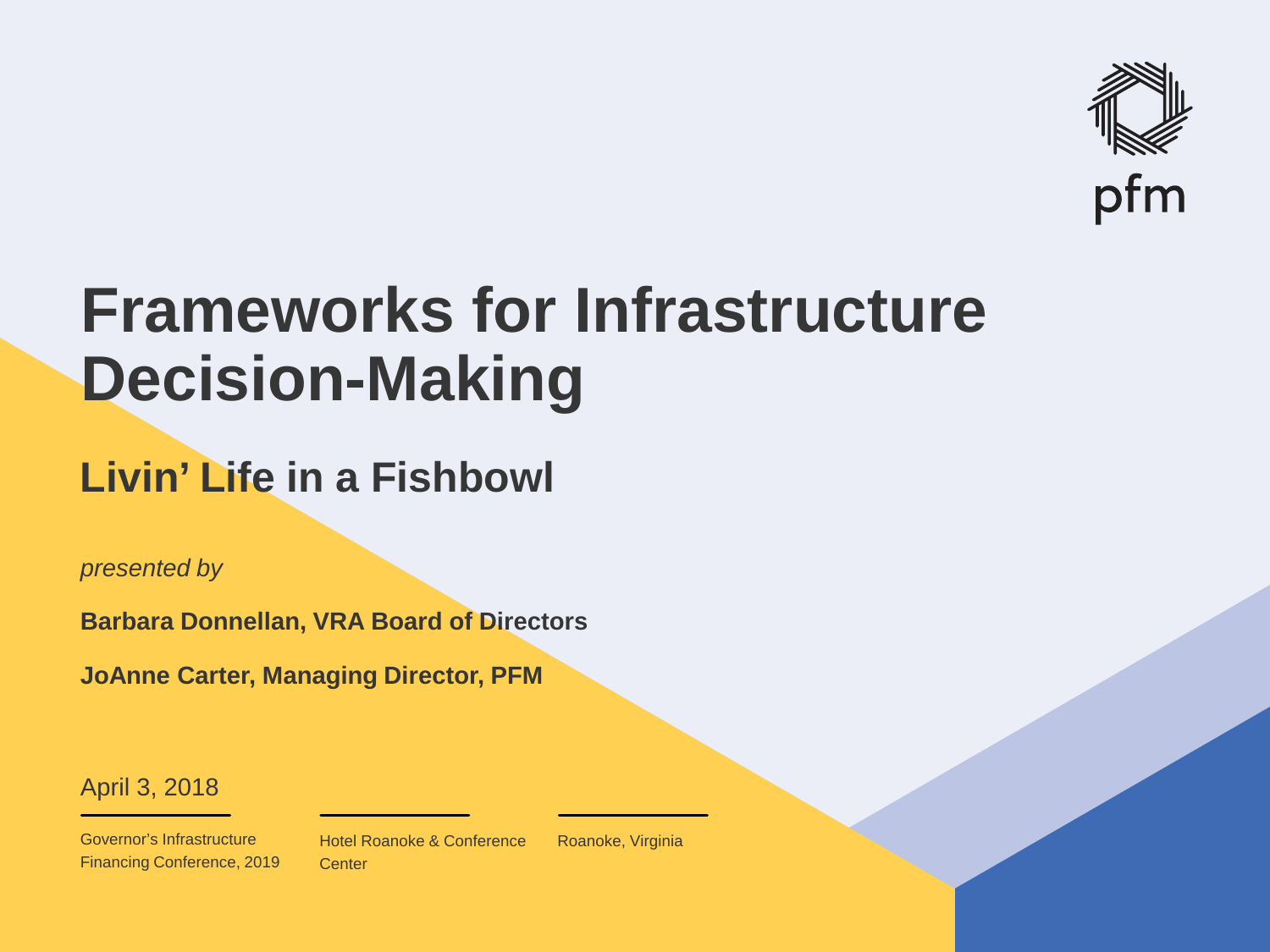

#### **Livin' Life in a Fishbowl**

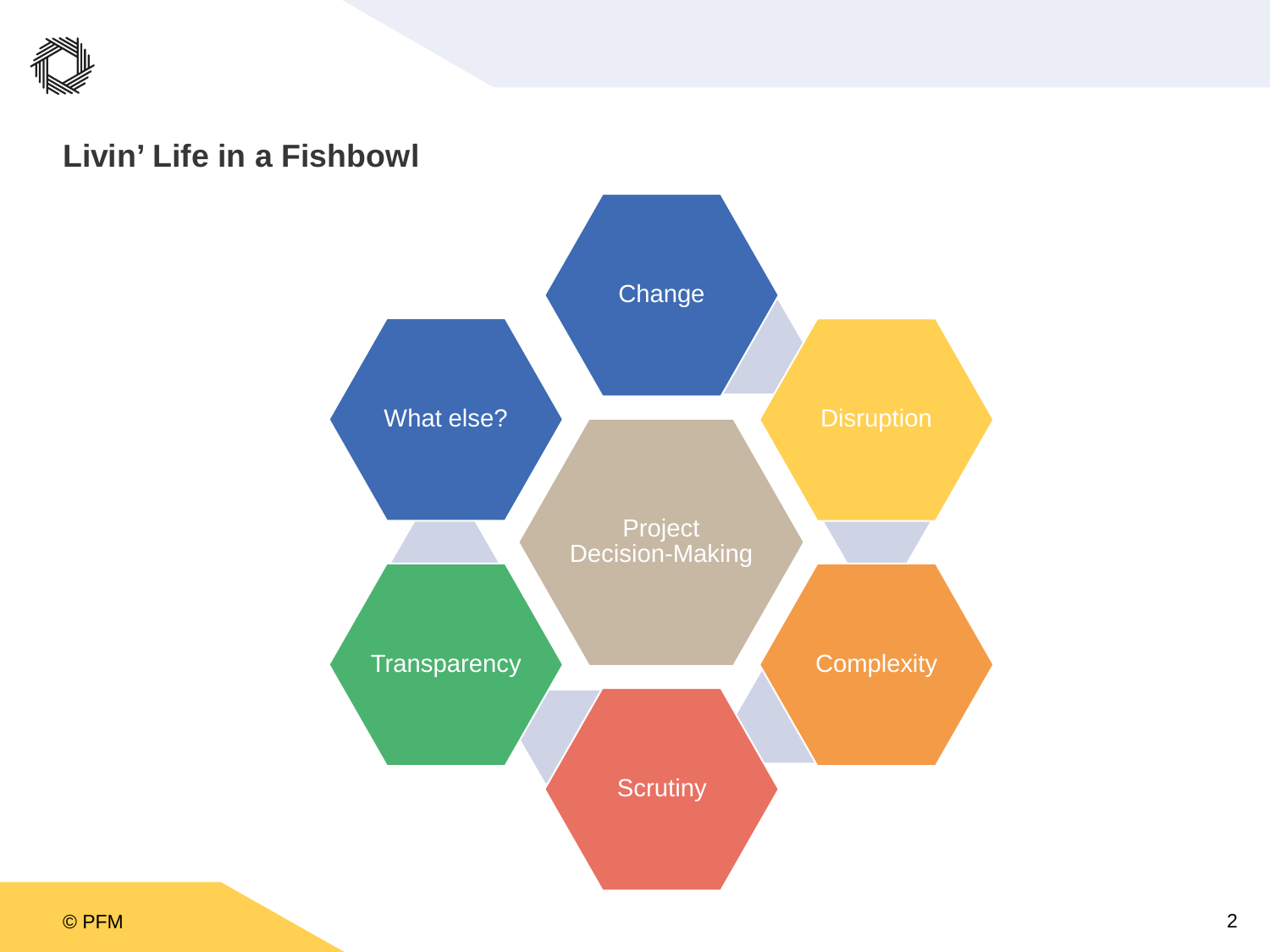

#### **Best Practices for Designing a Stakeholder Process**

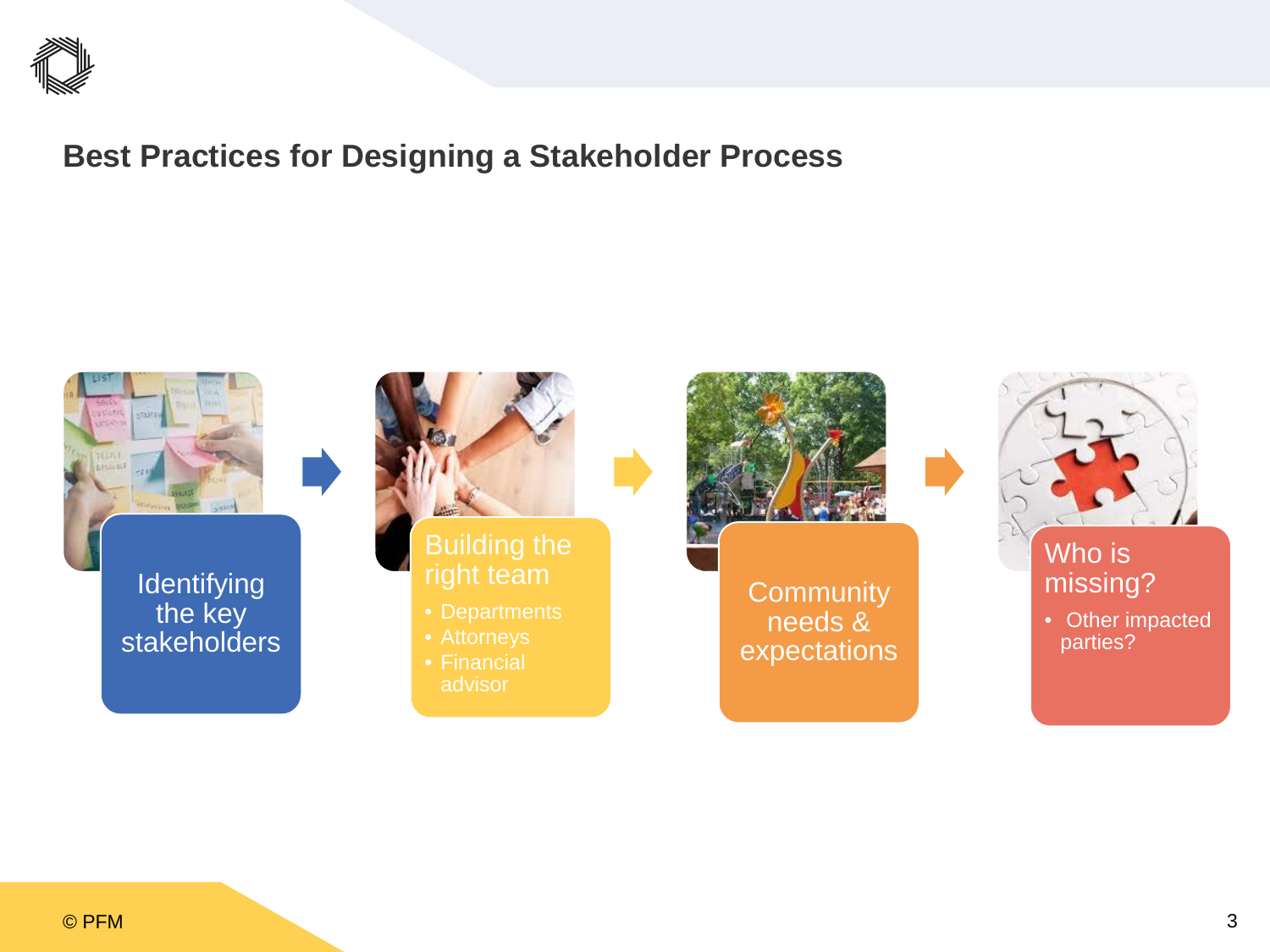

#### **Basic Infrastructure Projects**

- Public works
- **C** Libraries
- **Parks**
- Schools

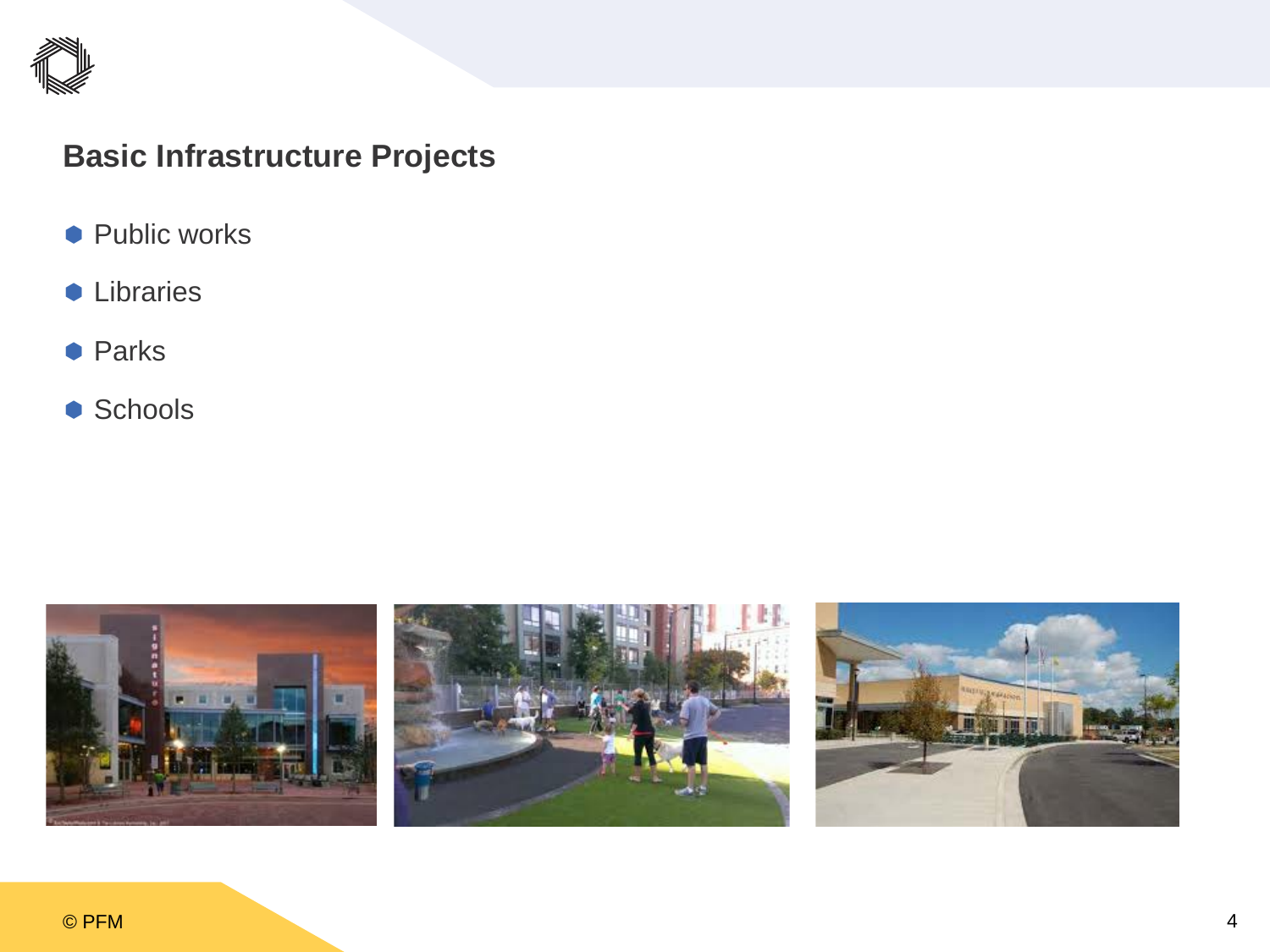

#### **Case Study: Water Pollution Control Plant in Arlington County, Virginia**

- Single largest capital project for the County at a cost of \$568 million
- Upgrades & expansion of the plant to meet DEQ requirements for nitrogen output
- Necessary for a growing, but land locked, community
- **Proximity to neighborhoods warranted on-going & regular stakeholder interactions**





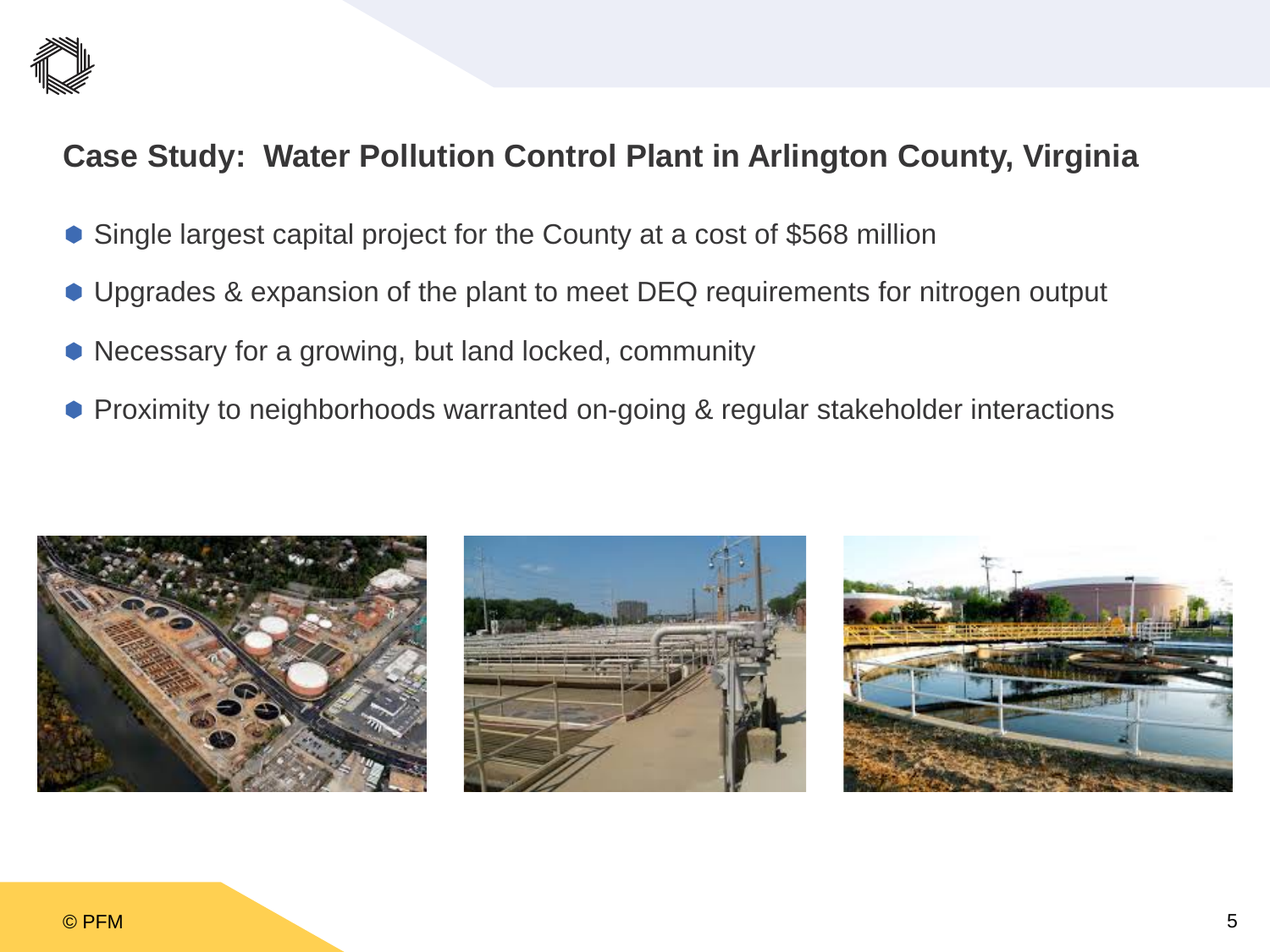

#### **Parkington Becomes Ballston**

*"Public private partnerships should not be about public subsidy. It should be about strategic public investment to realize a greater public good." – Arlington Economic Development*



- County funded public garage has been cornerstone of the project's 30+ year history
- 1986: Transformed site from Parkington strip shopping center to urban, regional mall
- 1999 to 2004: Retail & office space expanded
- 2006: Washington Capitals practice facility & public ice skating rink topped the garage

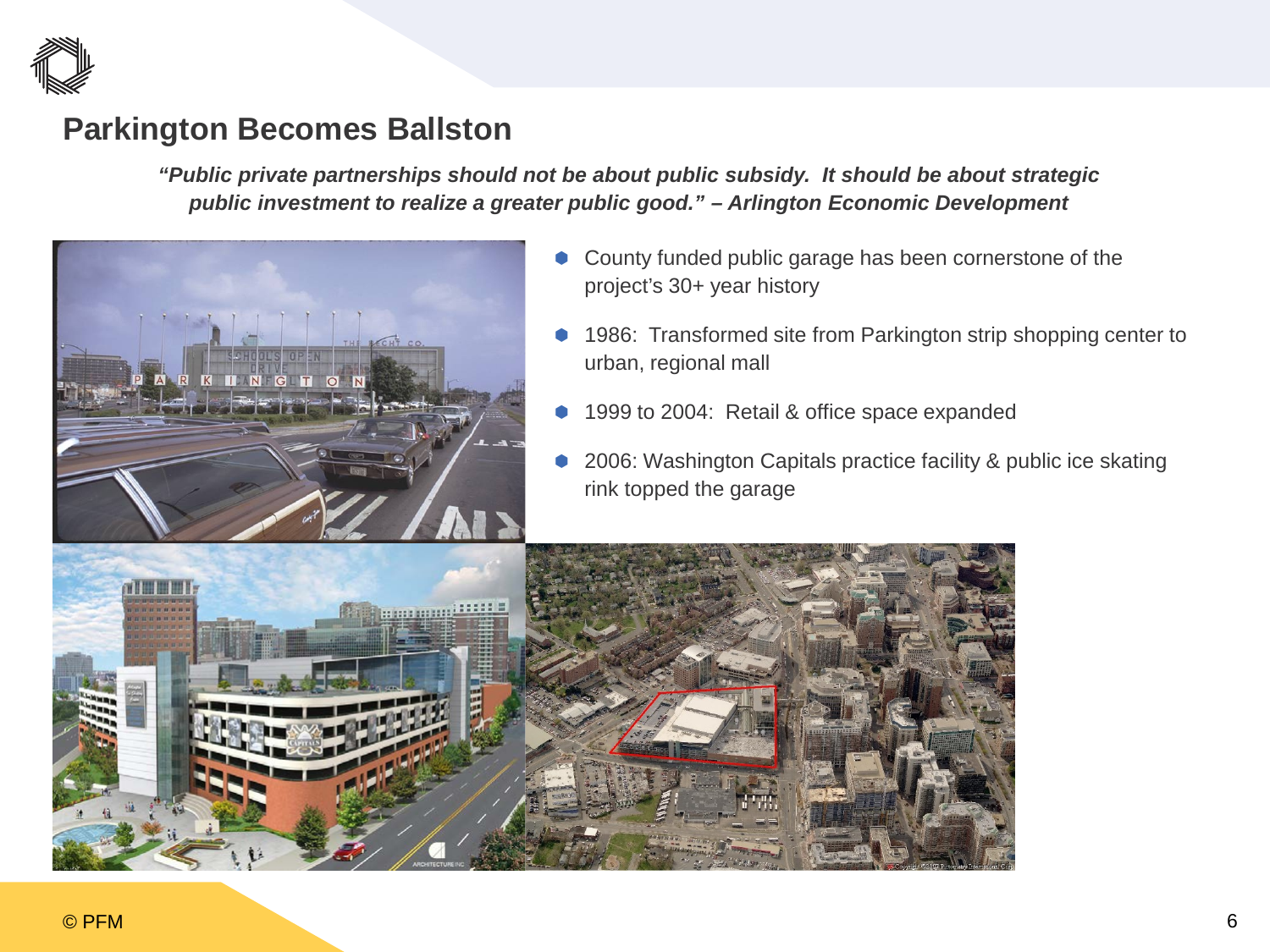

#### **2015 to Present: Ballston Mall becomes Ballston Quarter**

- Continuation of 30+ years of focus & investment in Ballston
- Adaptation to competitive forces in commercial market
- On-going maintenance & upgrades to modernize the garage

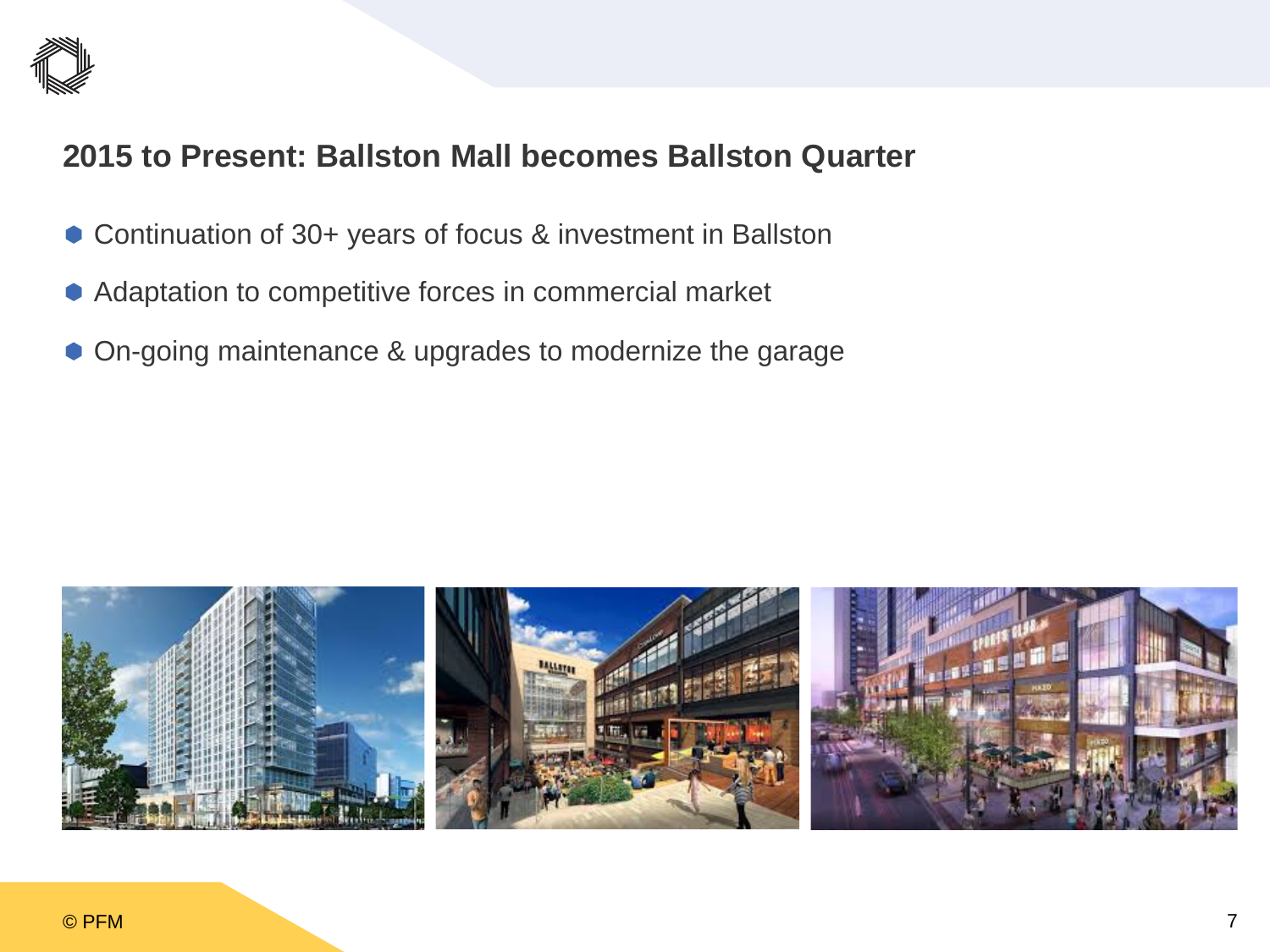

#### **Best Practices for Evaluating Financing Alternatives**

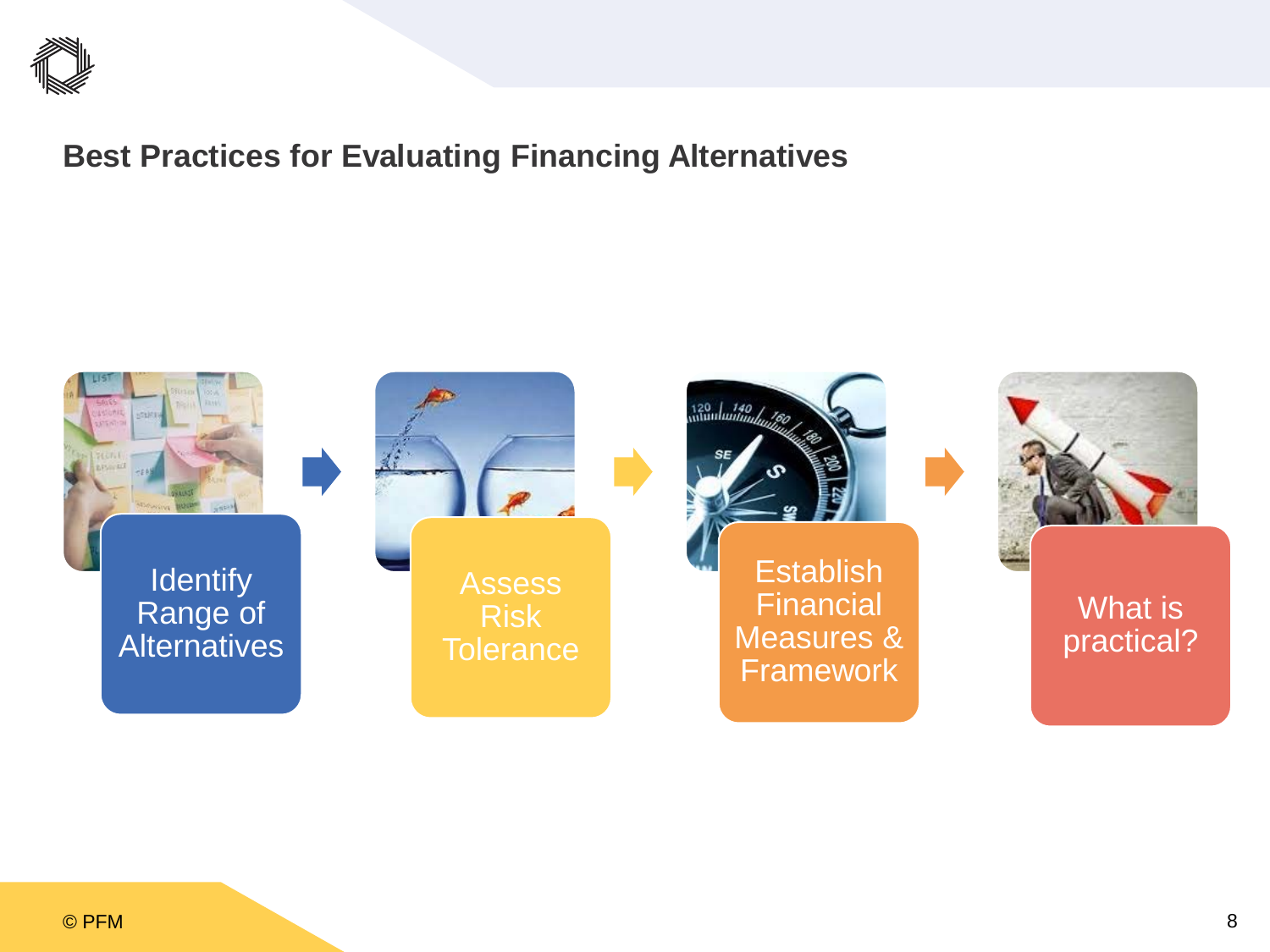

#### **Ballston & 30+ years of Financing Firsts**

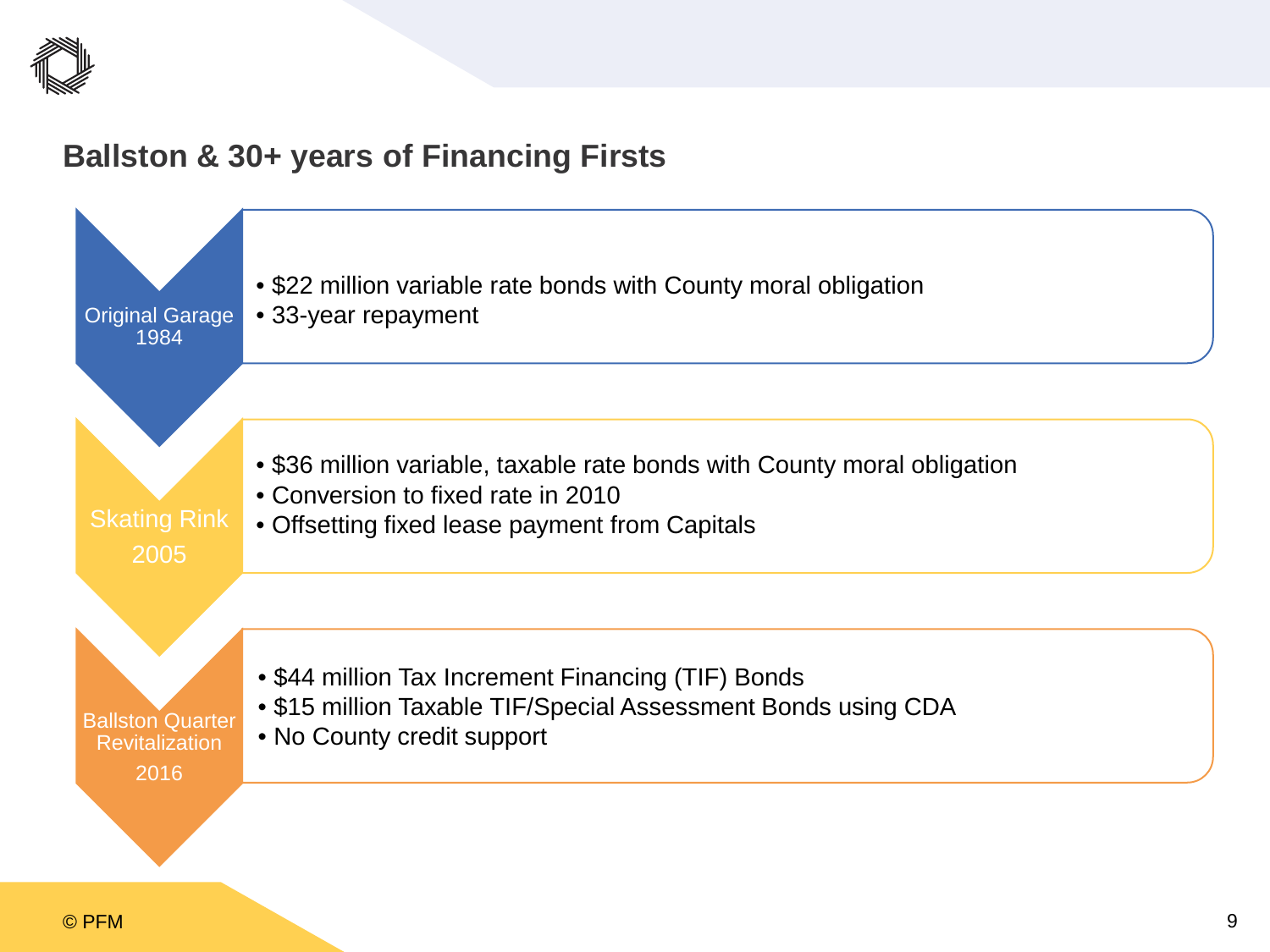

### **When Things Go Awry**



- Community stakeholders can change their minds
- Changing course is necessary, too
- Flexibility & adaption are best practices although painful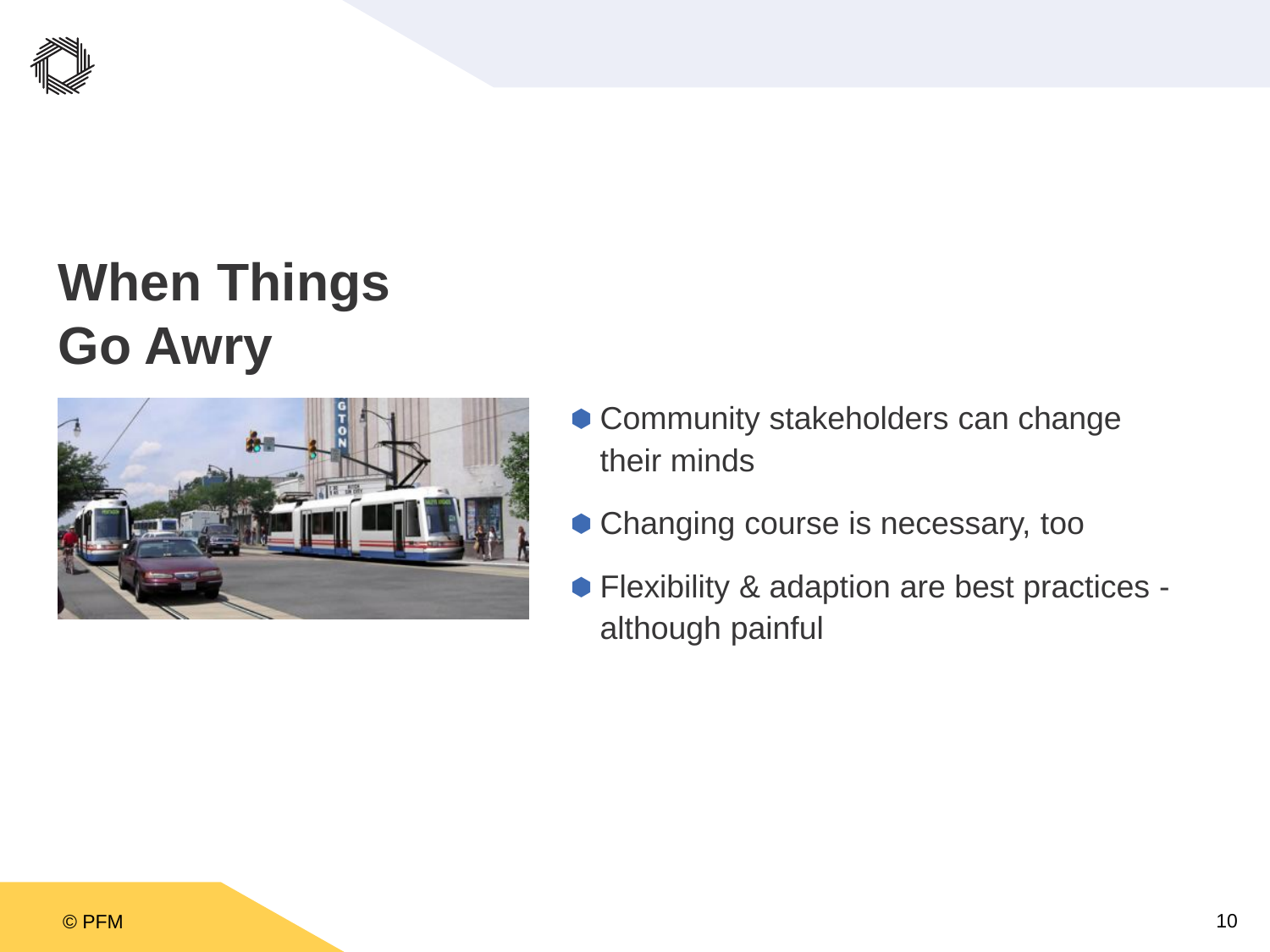

### **Success Takes Many Forms**



- Basic infrastructure projects with "tried & true" financing approaches
- Complex P3s that require new techniques & additional risk
- An unexpected change of course…..